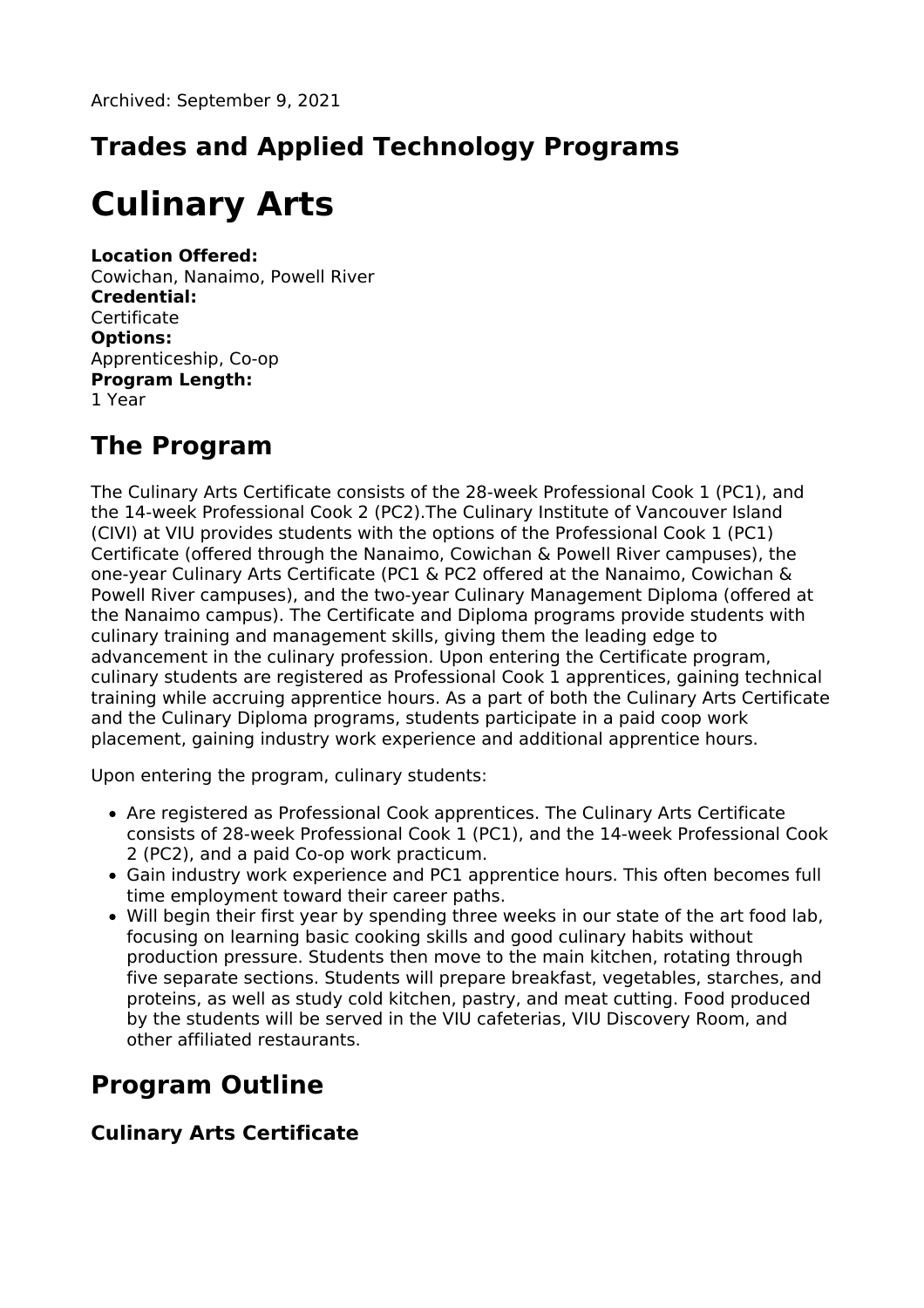| <b>Professional Cook 1 (28-weeks)</b>                                         | <b>Credits</b> |
|-------------------------------------------------------------------------------|----------------|
| COOK 100T - (Orientation and Evaluation)                                      | 3.0            |
| COOK 102T - (Breakfast and Meat Cutting - Theory & Practical)                 | 3.5            |
| COOK 104T - (Garde-Manger, Vegetables and Starches 1 - Theory &<br>Practical) | 3.5            |
| COOK 108T - (Stocks, Soups, Protein Cookery 1 - Theory & Practical)           | 3.5            |
| COOK 112T - (A la Carte 1 - Theory & Practical)                               | 3.0            |
| COOK 119T - (Pastries and Desserts 1 - Theory & Practical)                    | 3.5            |
| <b>Professional Cook 2 (14-weeks)</b>                                         |                |
| COOK 110T - (Meat Cutting 2)                                                  | 1.5            |
| COOK 115T - (A la Carte 2 - Theory & Practical)                               | 3.5            |
| COOK 117T - (Garde-Manger, Vegetables and Starches 2 - Theory &<br>Practical) | 3.5            |
| COOK 106T - (Pastries and Desserts 2 - Theory & Practical)                    | 1.5            |
| <b>Co-op Component</b>                                                        |                |
| COOK 121 - (Preparation for Co-operative Placement 1)                         | 1              |
| COOK 122 - (Co-operative Education Placement 1)                               | 9              |
| <b>Total Credits 40</b>                                                       |                |

### **Further Studies**

#### **Professional Cook 1 (PC1)**

- 28-Week Professional Cook 1 Certificate (20 credits)
- Offered at the Nanaimo, Cowichan, and Powell River Campuses
- Program Fees: Domestic Students, International Students
- Apply for Admission

VIU also offers <sup>a</sup> Culinary Management Diploma, Hospitality Management Degree and a Wine Business Certificate.

#### **The Professional Cook 1 (PC1) Program (Cowichan & Powell River Campuses)**

This 28-week program is designed to train students for a career in professional cooking, including the fundamentals of food preparation in a modern industrial kitchen setting. Graduates can apply to take the 14 week PC2 remainder of the Culinary Arts Certificate Program at the Nanaimo campus.

#### **Apprenticeship and the Culinary Program**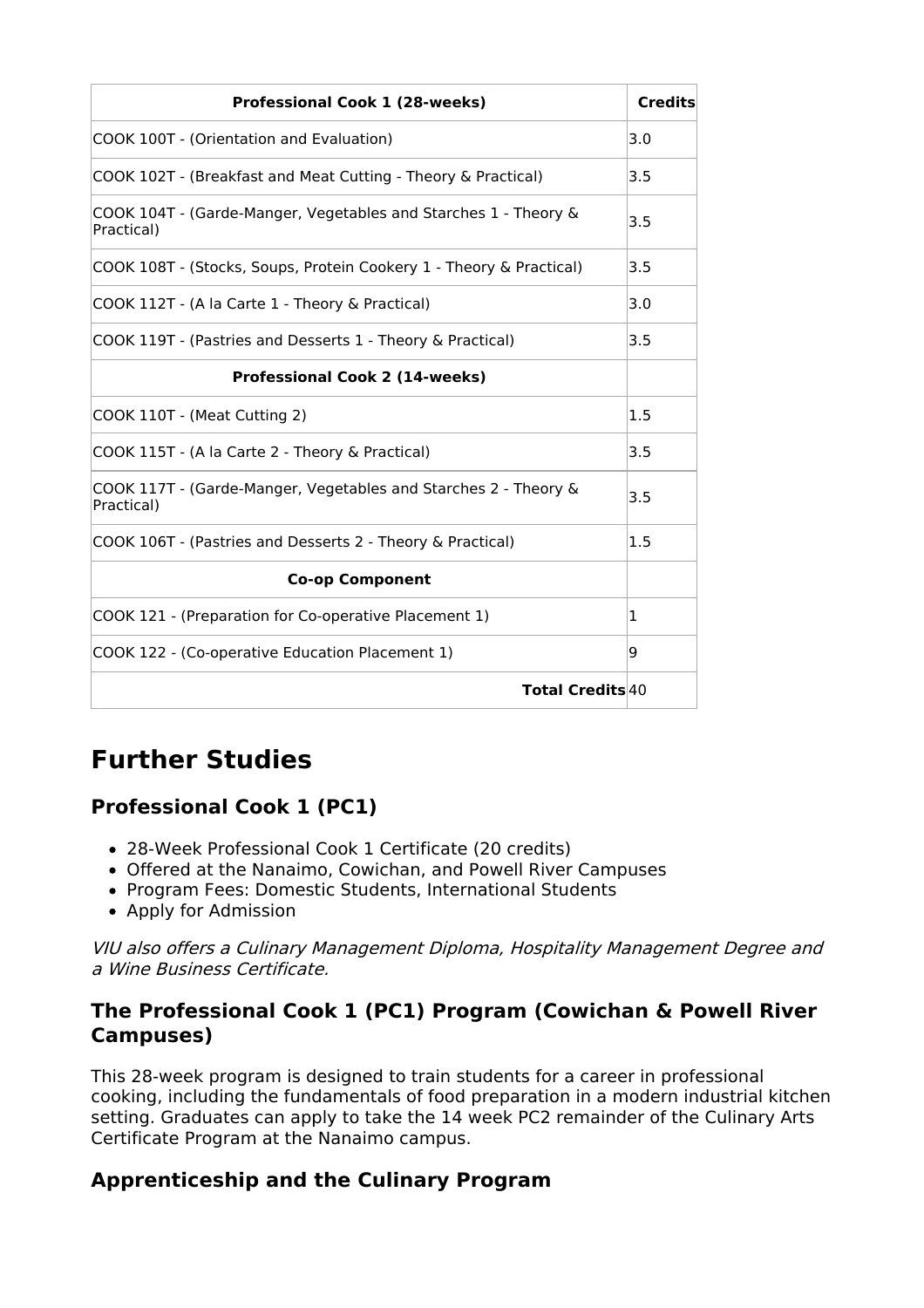All students are sponsored as Professional Cook apprentices under the auspices of the British Columbia Industry Training Authority while enrolled at the Culinary Institute of Vancouver Island. This allows learners to log apprentice hours while training within the culinary program. After 28 weeks of study, and having successfully passed the Certificate program requirements, students will write the ITA Professional Cook 1 Apprentice Practical and Theory exams. Cowichan and Powell River students can then apply to the Professional Cook 2 section of the Culinary Arts Certificate program offered at the Nanaimo campus. Upon successful completion of these exams and the second half of the Certificate program, students can write their ITA Cook 2 apprentice practical and theory exams, **if they have completed the ITA's required 1000 hours of industry training. Please note: due to the timing of the co-op, it is recommended that applicants for the August Nanaimo campus intake have a minimum of 280 hours in the industry to successfully fulfill the PC2 apprenticeship hours requirement in their certificate year.** Please consult the Program Chair regarding questions about industry hours.

For more information, see the VIU Culinary Programs website and the VIU Apprenticeship page.

#### **Culinary Arts Certificate**

After completing the Professional Cook 1 (PC1) program students have the option to apply to the Nanaimo campus to complete an additional 14-weeks of training (Professional Cook 2) and receive a Culinary Arts Certificate. See the Admission Requirements for information about how to apply to the Culinary Arts Certificate.

#### **Admission Requirements - Professional Cook 1**

- Grade 12, or equivalent or mature student status.
- Mature students without Grade 12 will be required to complete an assessment test.
- Minimum 17 years of age.
- Interview may be required.
- Submission of copy of Foodsafe Level I certificate (see Note below).
- Criminal record check, for Cowichan and Powell River campuses only.
- See also Trades general admission requirements.

**Note**: Foodsafe Level I certificates are offered through the following organizations:

- Foodsafe through VIU's Professional Development and Training
- Foodsafe.ca

#### **Program Outline**

| <b>Professional Cook 1 (28-weeks)</b>                                      | <b>Credits</b> |
|----------------------------------------------------------------------------|----------------|
| COOK 100T - (Orientation and Evaluation)                                   | 3.0            |
| COOK 102T - (Breakfast and Meat Cutting - Theory & Practical)              | 3.5            |
| COOK 104T - (Garde-Manger, Vegetables and Starches 1 - Theory & Practical) | 3.5            |
| COOK 108T - (Stocks, Soups, Protein Cookery 1 - Theory & Practical)        | 3.5            |
| COOK 112T - (A la Carte 1 - Theory & Practical)                            | 3.0            |
| COOK 119T - (Pastries and Desserts 1 - Theory & Practical)                 | 3.5            |
| <b>Total Credits</b> 20                                                    |                |

All program courses must be successfully completed before certificates will be issued.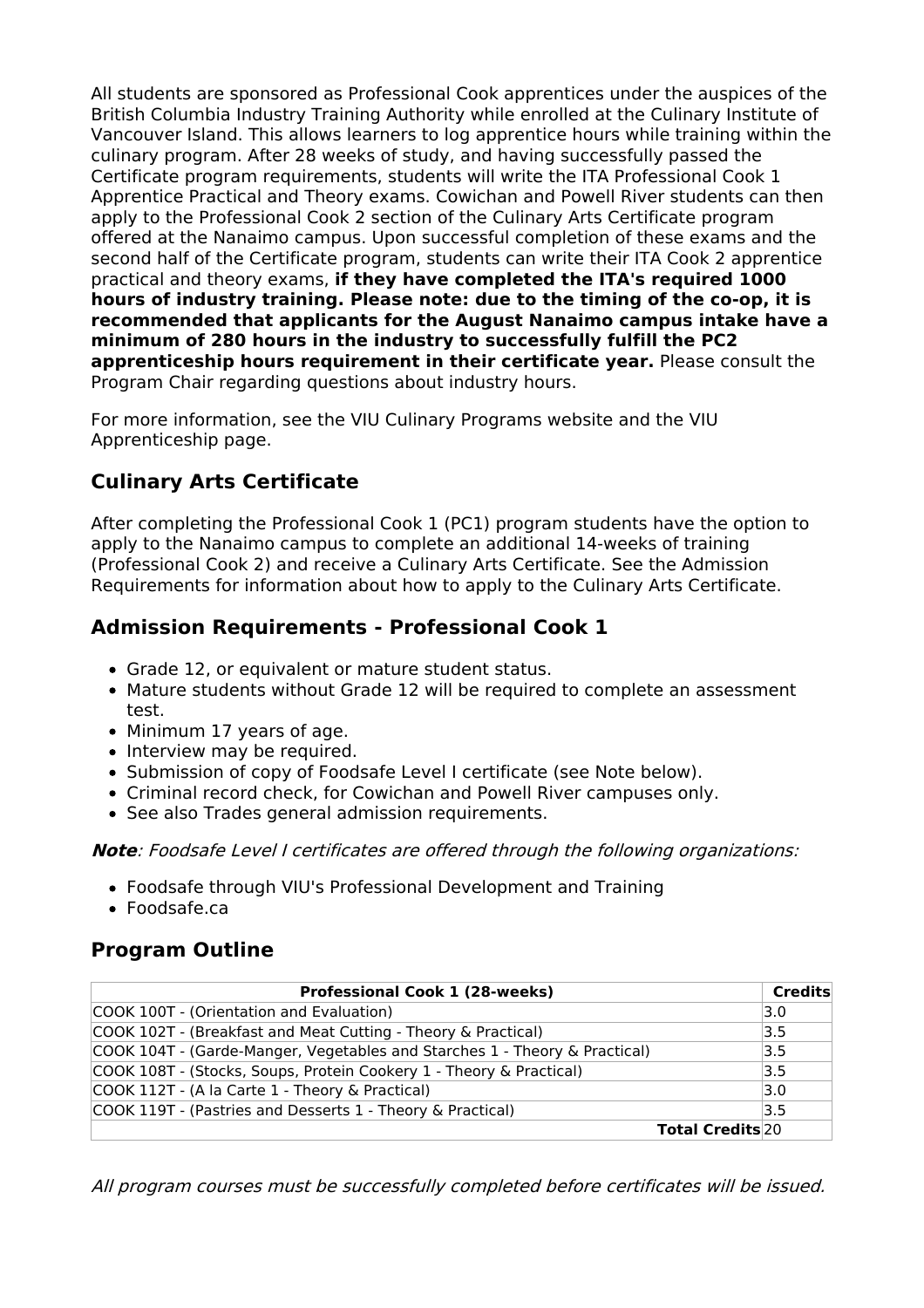#### **Professional Cook 2 (PC2)**

- 14-Week Professional Cook 2 Certificate (10 credits)
- Offered at the Nanaimo Campus
- Program Fees: Domestic Students, International Students
- Apply for Admission

VIU also offers <sup>a</sup> Culinary Management Diploma, Hospitality Management Degree and a Wine Business Certificate.

#### **The Professional Cook 2 (PC2) Program**

After completing the Professional Cook 1 (PC1) program students have the option to apply to the Nanaimo campus to complete an additional 14-weeks of training (Professional Cook 2 or PC2) and receive a the Culinary Arts Certificate. See the Admission Requirements for information about how to apply to the Culinary Arts Certificate.

#### **Admission Requirements - Professional Cook 2**

Professional Cook 2 (PC2) is a 14-week program for students who have completed the Professional Cook 1 certificate or equivalent.

- Completion of VIU's Professional Cook 1 or ACE-IT Cook Training or PC1 which has been certified by ITA or other cross country equivalent.
- See also Trades general admission requirements.

**Note**: Foodsafe Level I certificates are offered through the following organizations:

- Foodsafe through VIU's Professional Development and Training
- Foodsafe.ca

#### **Program Outline**

| <b>Professional Cook 2 (14-weeks)</b>                                      | Credits |
|----------------------------------------------------------------------------|---------|
| COOK 110T - (Meat Cutting 2)                                               | 1.5     |
| COOK 115T - (A la Carte 2 - Theory & Practical)                            | 3.5     |
| COOK 117T - (Garde-Manger, Vegetables and Starches 2 - Theory & Practical) | 3.5     |
| COOK 106T - (Pastries and Desserts 2 - Theory & Practical)                 | 1.5     |
| <b>Total Credits 10</b>                                                    |         |

All program courses must be successfully completed before certificates will be issued.

### **Admission Requirements**

- Grade 12, or equivalent or mature student status.
- Mature students without Grade 12 will be required to complete an assessment test.
- Minimum 17 years of age.
- Interview may be required.
- Submission of copy of Foodsafe Level I certificate (see Note below).
- Criminal record check, for Powell River campus only.
- See also Trades general admission requirements.